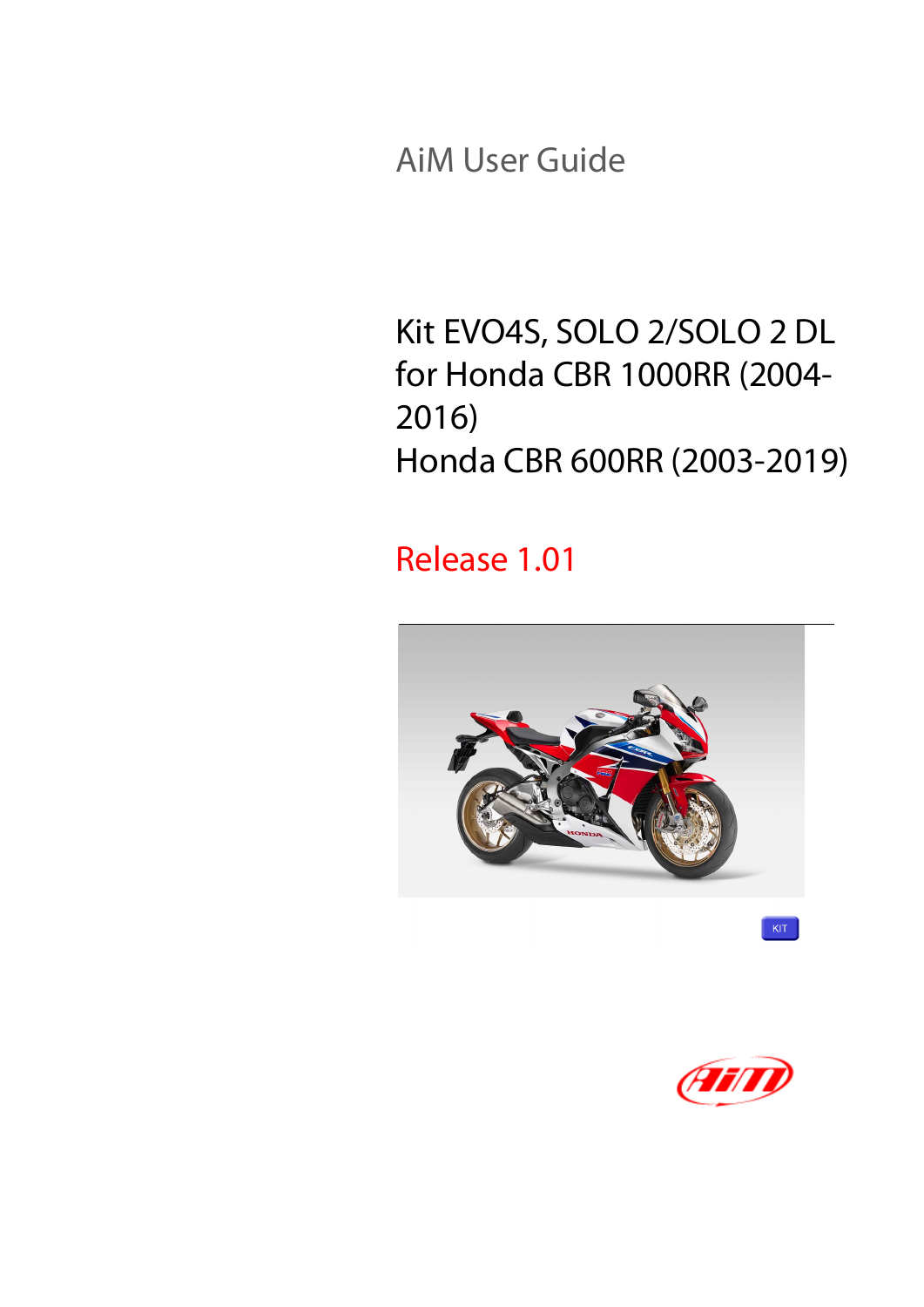

#### 1 Models and years

This manual explains how to connect EVO4S and SOLO 2 DL to the bike engine control unit (ECU) and how to install AiM SOLO 2/SOLO 2 DL on the bike steering plate.

Compatible models are:

| • Honda CBR 1000 RR                        | 2004-2016 |
|--------------------------------------------|-----------|
| $\bullet$ Honda CBR 1000 RR HRC            | 2014-2016 |
| $\bullet$ Honda CBR 600 RR                 | 2003-2019 |
| • Honda CBR 600 RR HRC with D11 marked ECU | 2013-2015 |
|                                            |           |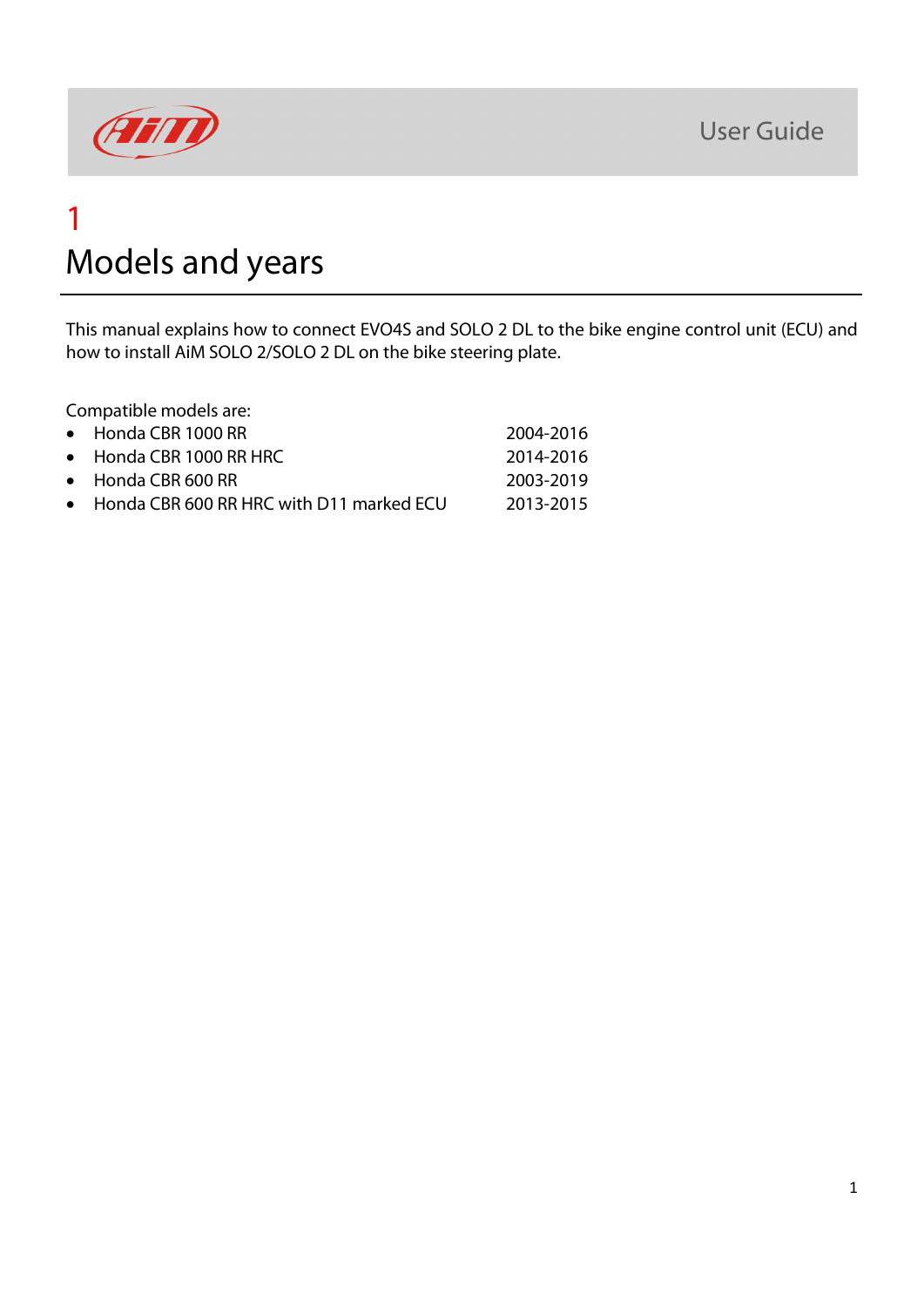**User Guide** 



### 2 Kit content and part numbers

AiM developed a specific installation bracket for SOLO 2/SOLO 2 DL and a connection cable to the ECU for EVO4S/SOLO 2 DL.

# 2.1 Bracket for SOLO 2/SOLO 2 DL

Part number for **SOLO 2/SOLO 2 DL** installation bracket for **Honda CBR 600 RR** – shown below – is: **X46KSHCBR6.**

Installation kit contains: 1 bracket (**1**) 2 allen screws with flat head M4x10mm (**2**) 1 washer (**3**) 1 allen screw with rounded head M6x60 (**4**) 1 rubber dowel (**5**)

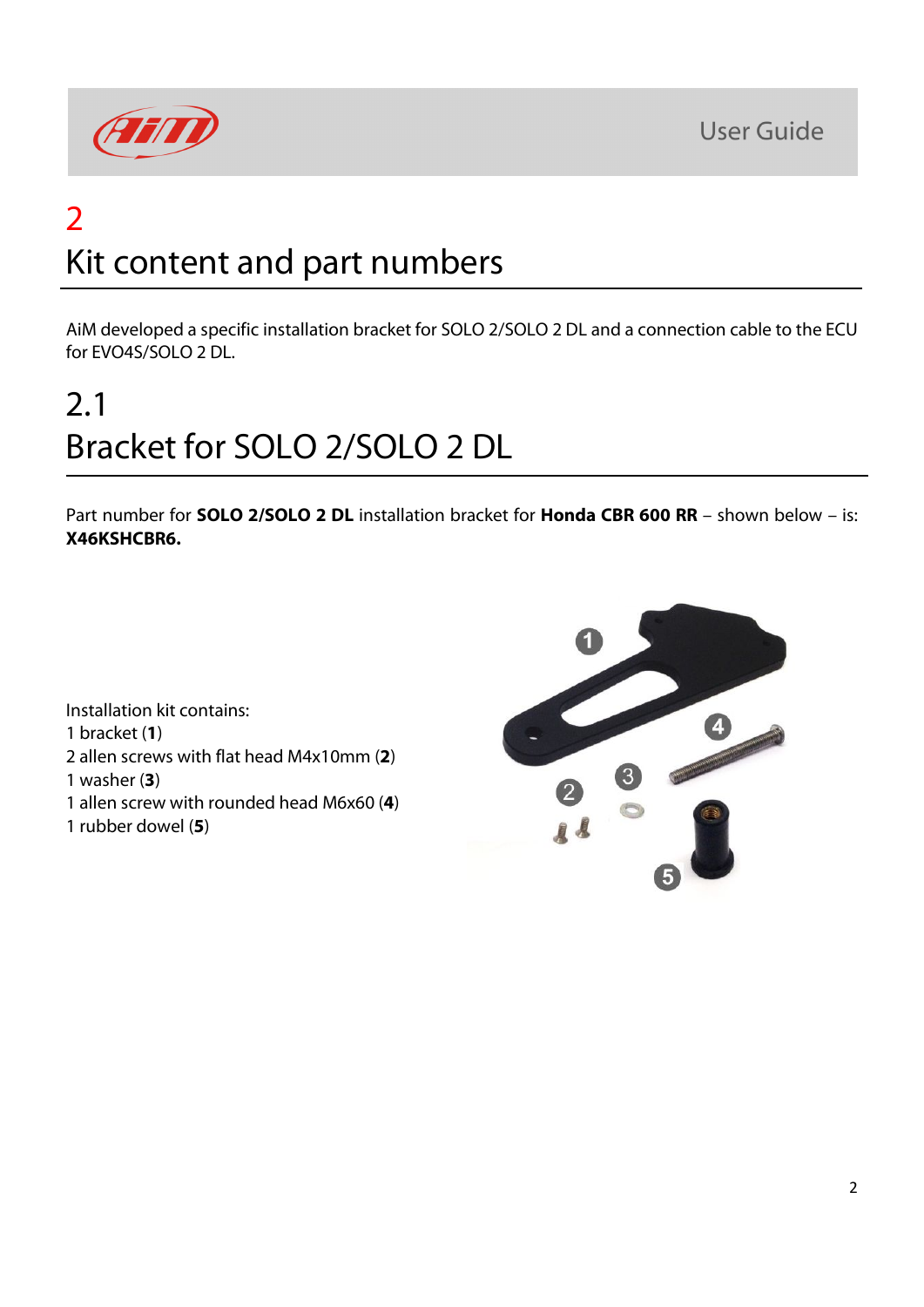**User Guide** 



### 2.2 AiM cable for EVO4S/SOLO 2 DL

Part number for **EVO4S/SOLO 2 DL** connection cable for **Honda CBR 600 RR and CBR 1000 RR** – shown below – is: **V02569290**.



Following image shows the cable constructive scheme.

|                                                   |                                     |                         | blue  |                                                |
|---------------------------------------------------|-------------------------------------|-------------------------|-------|------------------------------------------------|
| <b>PIN layout</b><br>Binder connector male 712 7c | $\circled{1}$ nc                    |                         | black | PIN layout<br>Sumitomo connector<br>front view |
| solder view<br>(0, 2)                             | $(2)$ nc<br>(3)<br>$(4)$ nc         | white Vb ext            | white |                                                |
|                                                   | $(5)$ nc<br>$\circled{6}$<br>$\tau$ | blue kline<br>black GND |       |                                                |

Installation bracket and connection cable for SOLO 2 DL for Honda CBR 600 RR can be bought together. Part number: **V0256929CS**.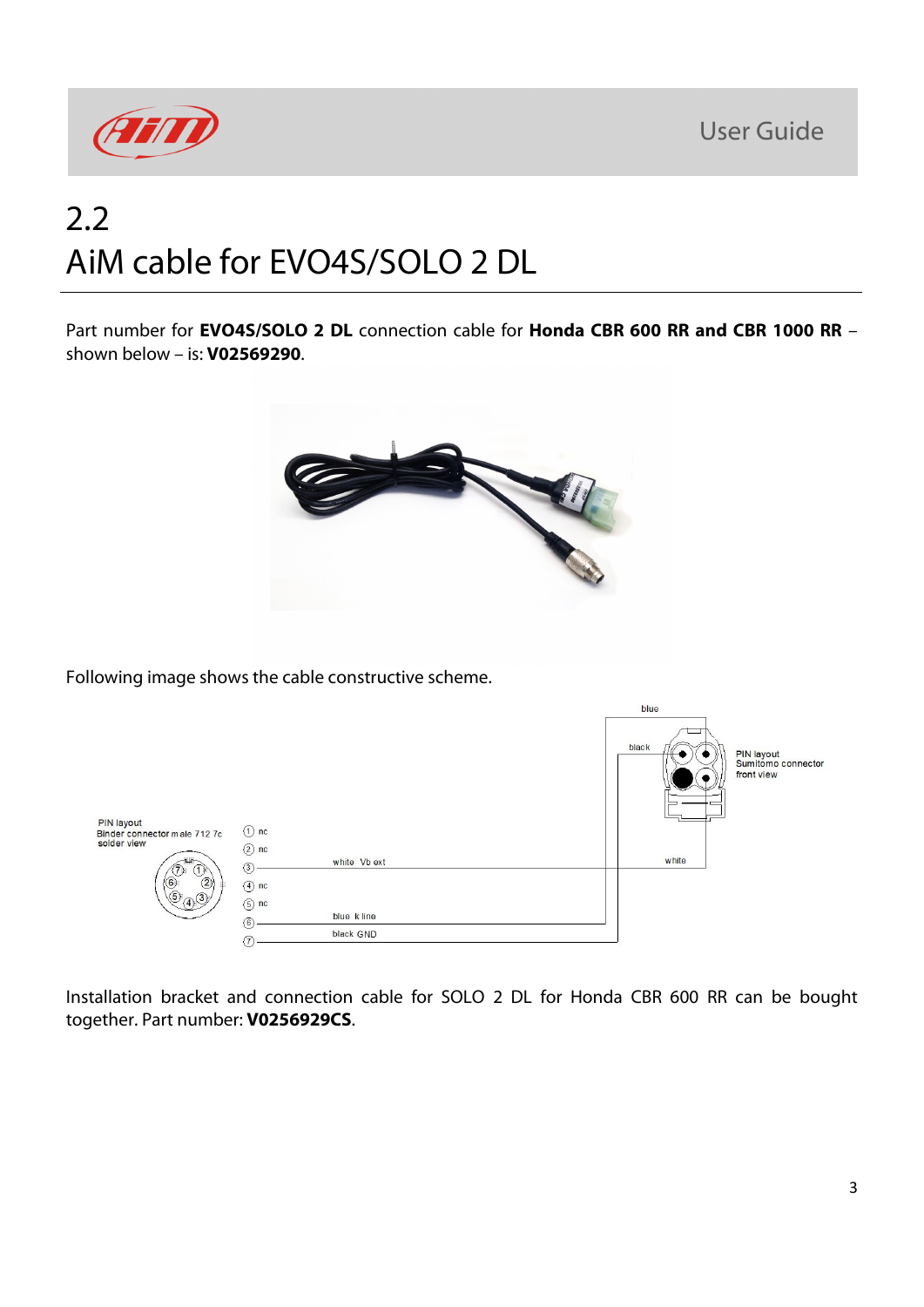**User Guide** 



### 3 EVO4S/SOLO 2 DL connection

Honda CBR – RR bikes with PGM-Fi from 2003-2004 onwards communicate with Honda diagnostic system (HDS) using K-line. To connect EVO4S/SOLO 2 DL to the bike K-line, use the red Sumitomo connector (DLC) placed under the bike seat and shown in the following pictures: it must be connected to the Sumitomo connector of the AiM connection cable for EVO4S and SOLO 2 DL.



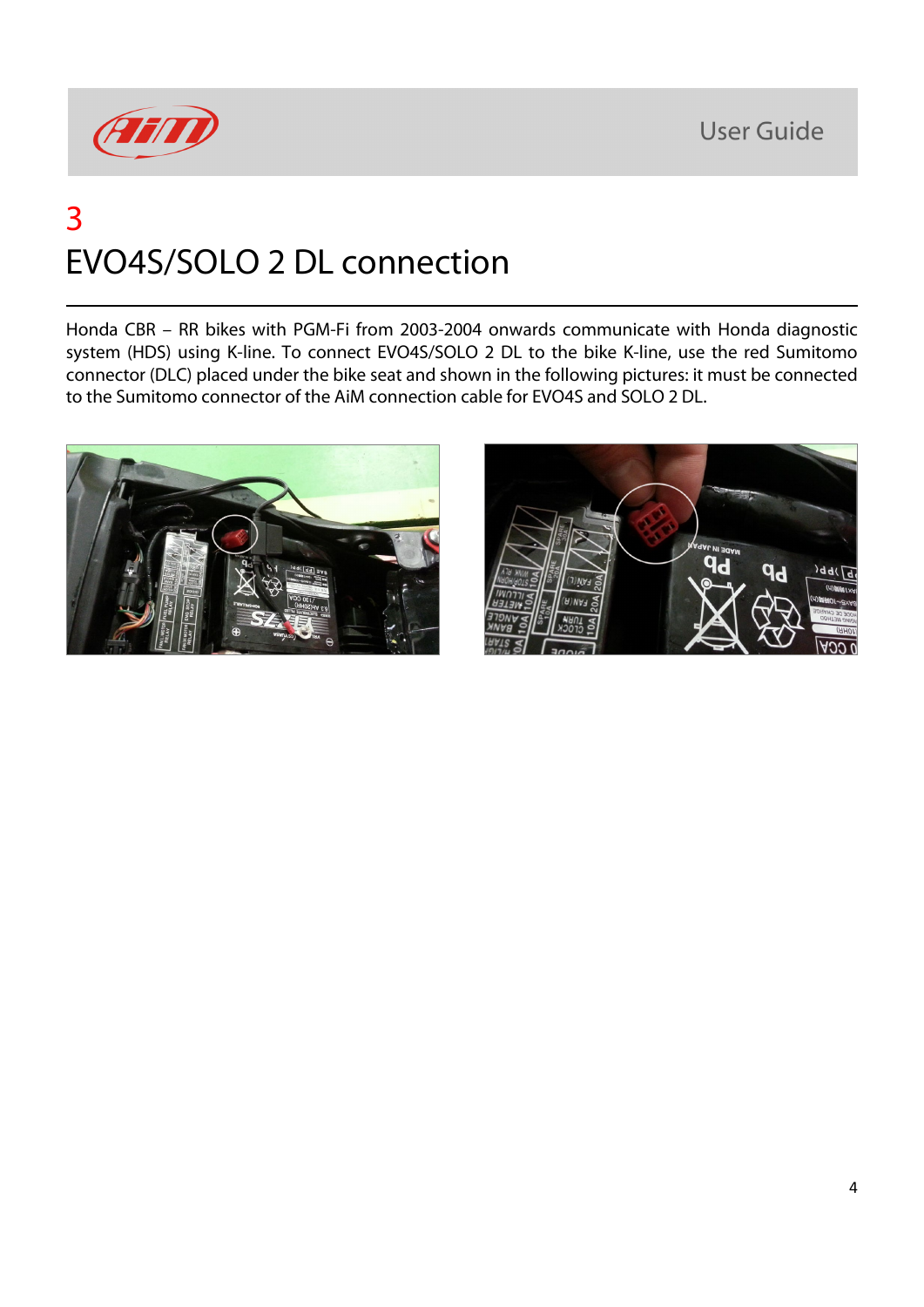

### 4 Configuration with Race Studio 3

Before connecting EVO4S/SOLO 2 DL to the bike ECU, set all functions using the AiM software Race Studio 3. The parameters to set in the AiM device configuration section are ("ECU Stream" tab):

- ECU Manufacturer: "Honda"
- ECU Model must be set according to the following tab:

| <b>Bike Model</b>                                 | "HDS TAB10" | "HDS_TAB11" |
|---------------------------------------------------|-------------|-------------|
| Honda CBR 1000RR 2008 - 2016                      |             | Χ           |
| Honda CBR 1000RR HRC 2014 - 2016                  |             | X           |
| Honda CBR 600RR from 2008                         |             | $\times$    |
| Honda CBR 600RR HRC from 2013 with D11 marked ECU |             | X           |
| Honda CBR 1000RR from 2004 to 2007                | X           |             |
| Honda CBR 600RR from 2003 to 2007                 | $\sf X$     |             |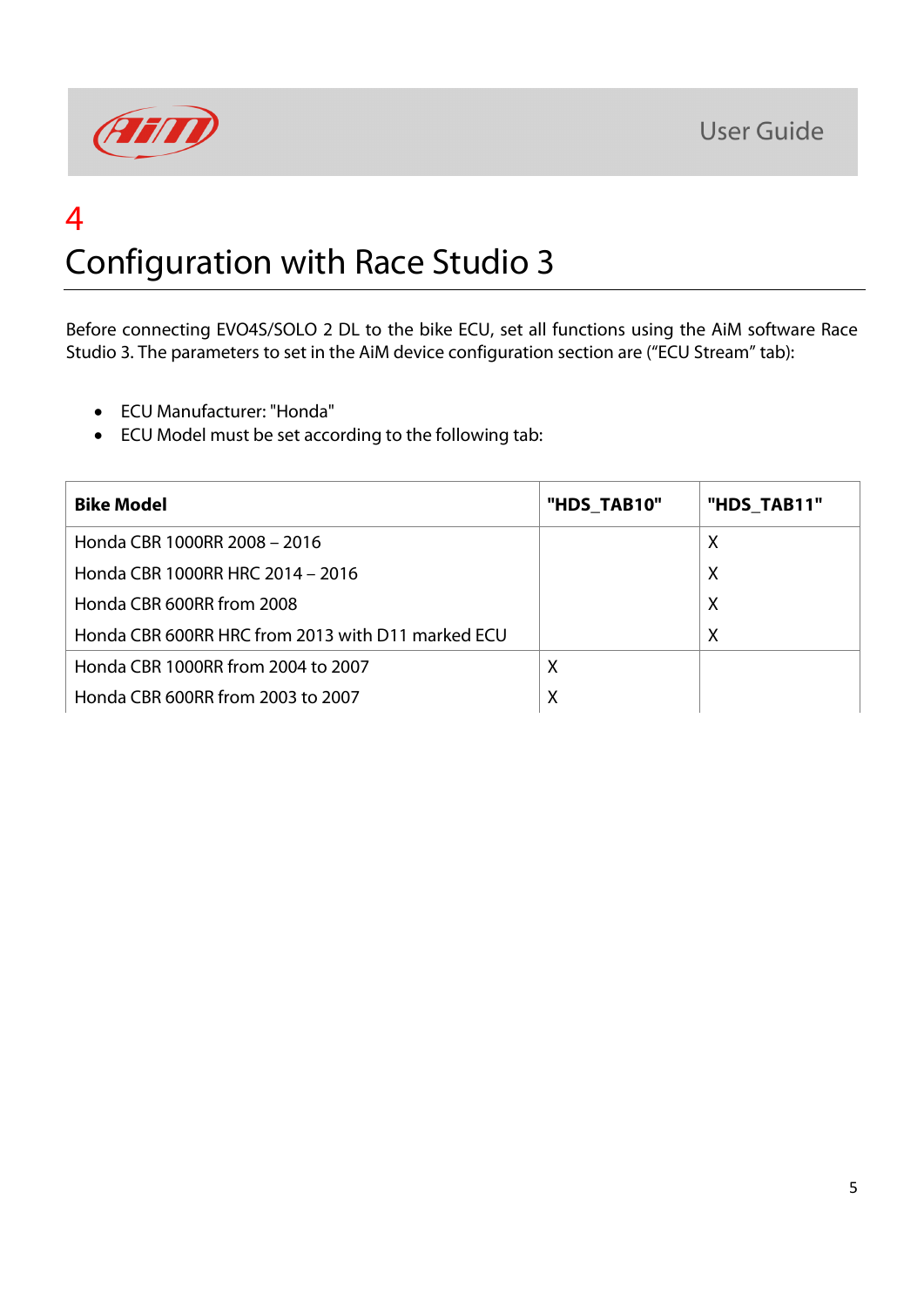

### 5 Honda protocols

Available channels change according to selected protocol.

# 5.1 "Honda - HDS\_TAB10" protocol

Received channels by EVO4S/SOLO 2 DL configured with "Honda – HDS\_TAB10" protocol are:

| <b>CHANNEL NAME</b>                                                                           | <b>FUNCTION</b>                  |  |  |
|-----------------------------------------------------------------------------------------------|----------------------------------|--|--|
| <b>HDS RPM</b>                                                                                | <b>RPM</b>                       |  |  |
| <b>HDS TPS V</b>                                                                              | Throttle position sensor voltage |  |  |
| <b>HDS TPS</b>                                                                                | Throttle position sensor         |  |  |
| <b>HDS ECT</b>                                                                                | Water temperature                |  |  |
| <b>HDS IAT</b>                                                                                | Intake air temperature           |  |  |
| <b>HDS MAP</b>                                                                                | Manifold air pressure            |  |  |
| <b>HDS BATT</b>                                                                               | Battery voltage                  |  |  |
| <b>HDS SPD</b>                                                                                | Vehicle speed                    |  |  |
| <b>HDS IGN ANG</b>                                                                            | Ignition angle advance           |  |  |
| <b>HDS INJ Tms</b>                                                                            | Injection time (milliseconds)    |  |  |
| <b>Tochnical note:</b> not all data channels outlined in the ECU template are validated for a |                                  |  |  |

**Technical note**: not all data channels outlined in the ECU template are validated for each manufacturer model or variant; some of the outlined channels are model and year specific, and therefore may not be applicable.